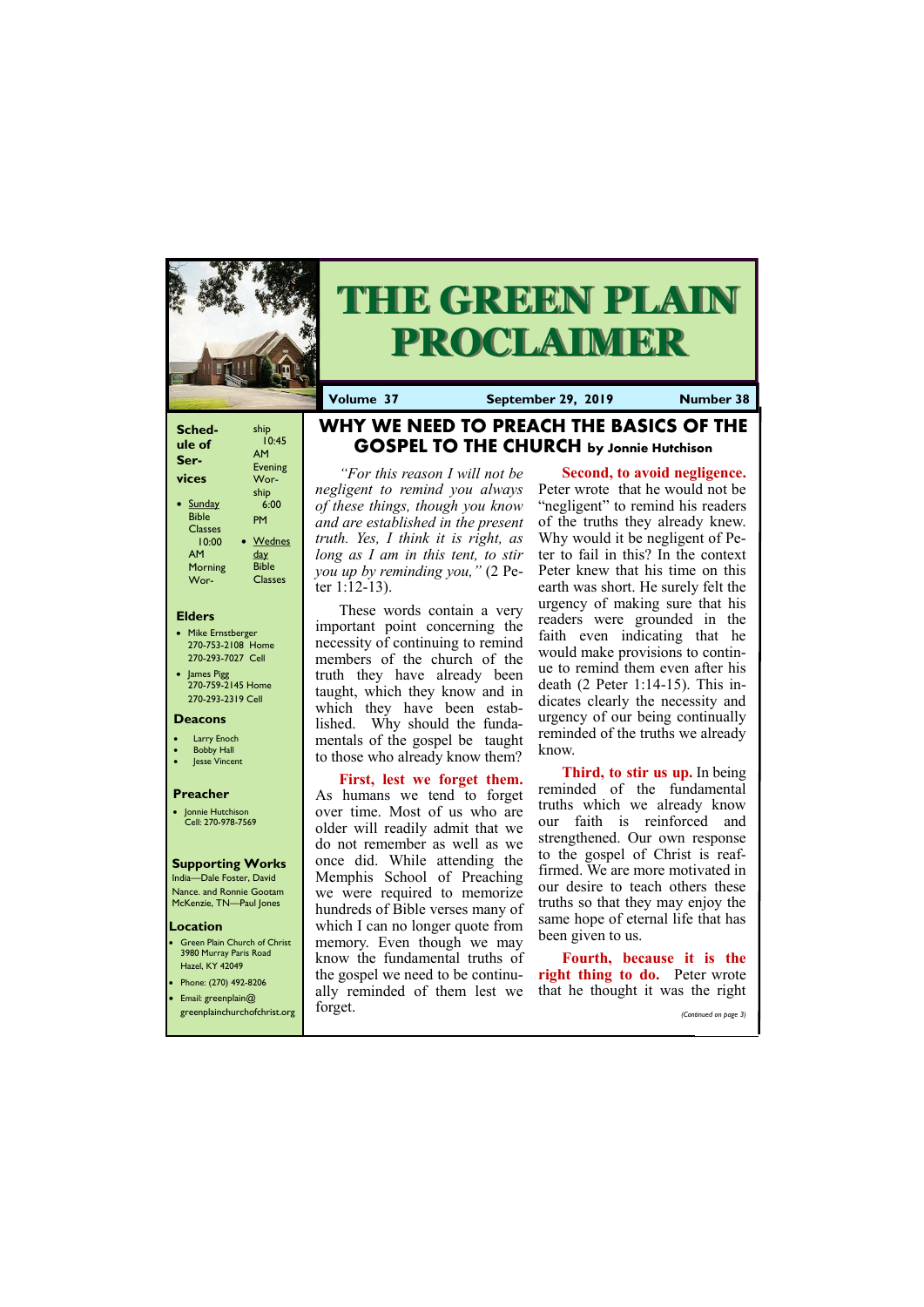### NEWS AND NOTES

- *REMEMBER IN PRAYER: Green Plain members*: . Remember Faye Travis, Peggy Jarvis, Rex and Margaret Enoch, Mary Crutchfield, Joanne Barnes, Maxine Pool, Hayes Grady, Jim Fielder, Larry Enoch and Jesse and Mary Vincent.
- **Family and Friends:** Teresa Tacker, Betty Pond, Bryan White, Meredith Enoch, Kenneth Mizell, Walter Byars, Ann Workman, Will Winchester, Amie Lyons, Jim Hutson, Janice Canter, Maryanne Pedigrew, Dale Foster, Andrea Phillips, Lucetria Hutchison, and Donald and Dorothy Cook.
- **The Fall session of the** *School of Biblical Studies* continues each Monday from 7-9 pm in annex. Brethren Josh Manning and Brad McNutt are presenting outstanding lessons on the books of 1 Peter and Jonah respectively. If you enjoy in depth Bible study you will not want to miss this opportunity.
- **Pantry items for September: 1—Apple Sauce; 8—Canned Carrots; 15—Children's toothpaste; 22—Canned Potatoes; 29—Apple Juice.**
- Remember our **snacks for the hospital program** and place your items in the baskets in the lobby.
- **PASS IT ON!** When you have finished reading this bulletin, why not pass it on to a loved one, friend or neighbor. Use this as a tool to spread the gospel. Or, pick up extra copies to hand or mail to others.
- **See our Facebook page** for announcements, updates and articles. Access to past editions of this bulletin are available on our website at http://greenplainchurchofchrist.org.
- **Mission Work:** Please continue to pray for the preachers this congregation is supporting in India and for Dale Foster, Ronnie Gootan, David Nance, Mike Kiser and Paul Jones in their respective works.
- Watch **"A Bible Answer"** each Sunday morning at 8:00 am on WQWQ TV in Paducah, KY. This program is also available on their website at abibleanswertv.org and on GBN and YouTube**.**
- **September 2019 Anniversaries:** ;**28th Shane & Krysta Smith; Birthdays 4th Jane Morris; 13th Marry Crutchfield; 18th Jackson Hale; 20th Peggy Jarvis; 23rd Kye Luffman; 27th Dianna Travis; 28th Carolyn Byars. Please let us know if we have left anyone out.**
- **Does God's grace allow the practice of sin? Not according to the Holy Spirit who inspired Paul to ask, "Shall we continue in sin that grace may abound? God forbid. How shall we, that are dead to sin, live any longer therein?" Romans 6:1-2). Instead, grace teaches us to deny ungodliness and worldly lusts and live soberly, righteously and godly lives (Titus 2:11-12).**



**Page 2**

*BIBLE RESEARCH QUESTION*

**This Week: What was the topic of discussion between Nicodemus and Jesus?** 

**Last Week**: *Of which Jewish sect was Nicodemus a part and what was his position among the Jews?*

**Answer:** Nicodemus is described as a "ruler of the Jews" (a member of the Jewish Sanhedrin) and a

| Pharisee (John $3:1-10$ ). | <b>Meet in the Annex 7-9</b> |
|----------------------------|------------------------------|
|                            |                              |

# **SCHOOL OF BIBLICAL STUDIES**

## **Each consecutive Monday Sept. 16-Nov. 4, 2019**

- **1 Peter—Josh Manning Eastwood Paris, TN**
- **Jonah—Brad McNutt**
- **Walnut Grove Benton, KY**
- *Meet in the Annex 7-9 PM*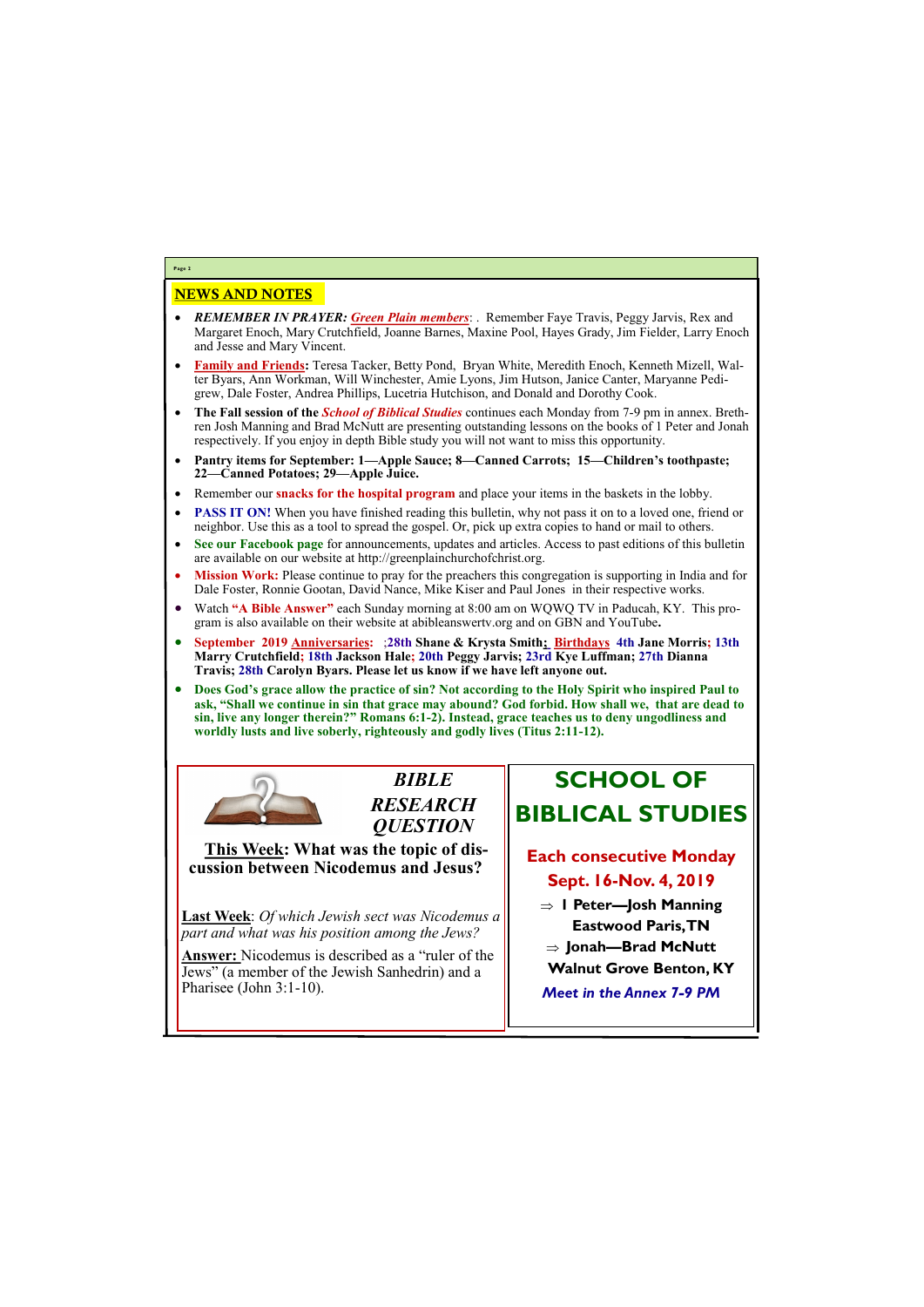**Page 3**

thing to do as long as he was alive to continually remind his readers of what they already knew of the "present truth." It is right for Bible class teachers and gospel preachers to teach the fundamentals. It is right to teach and preach the initial steps of obedience which put one into Christ. It is right to teach and preach the fundamental truths concerning the one church—in prophecy, in promise and in reality. It is right to teach and preach on the five acts of worship and it is right to teach and preach as to why we do not use mechanical instruments of music in worship. With so many false teachings in the religious

world concerning the basic fundamental truths of the gospel , the church needs to be reminded as to what the Bible teaches so that we can fulfill our obligation to, *"Let your speech always be with grace, seasoned with salt, that you may know how you ought to answer each one"* (Colossians 4:6).

Not every Christian is spiritually mature (1 Peter 2:2). Even though some have been Christians for years, they remain spiritually immature and continue to need the fundamentals of the faith (Hebrews 5:12-14). In our Bible classes and in the assembly we need a balance of both "milk" and "meat."

#### *(Continued from page 1)*

#### **TRY RUNNING AGAIN** *By Gus Nichols*

Perhaps some reader has tried to be a Christian, but failed. If so, why not try again? Great success does not always come from a single effort. Worthwhile things are always worth trying and striving for, even if we must try again and again.

In the year1917 a tornado destroyed our home, blew it away and ruined our crops out on the farm before it tore up Carbon Hill, Alabama, and left the dead homeless in its wake. But we did not give up and quit. The next spring we found ourselves planting again, and soon we were growing crops.

Life is like that. Wars are not usually won by a single battle. But battle after battle must be fought before the victory is won. In a way some of the battles are lost, but victory belongs to those who win the last battle.

One young man started in to fight the cigarette habit but soon felt that the weed had conquered him. However, he decided that no man is licked who will keep on trying, again and again. So he summoned all his forces and marshaled them against his dangerous habit. A day at a time he vowed to his friends

and to God that he would not smoke that day, regardless of what happened. Soon he had conquered a habit that is master of millions in our land.

Very few spend a long life in the service of Christ without ever getting discouraged, and for the moment, giving up in despair. But those who overcome the world are they who (if need be) try again and again – who refuse to surrender to the evil one. If they fail, they go down fighting – soon to rise again.

It is easy to give up and quit when the going gets rough, as it most certainly will – sooner or later. Long roads usually have some detours and rough places over which one must travel in order to reach the desired destiny.

The Christian life is like running a race (Heb. 12:1-2; I Cor. 9:25-27). If one fails he should get up and try again. The New Birth is a sort of "Land of Beginning Again" (John 3:5). So is a restoration of an erring child of God (Gal. 6:1; James 5:19-20).

*—Pennington Bend church of Christ*